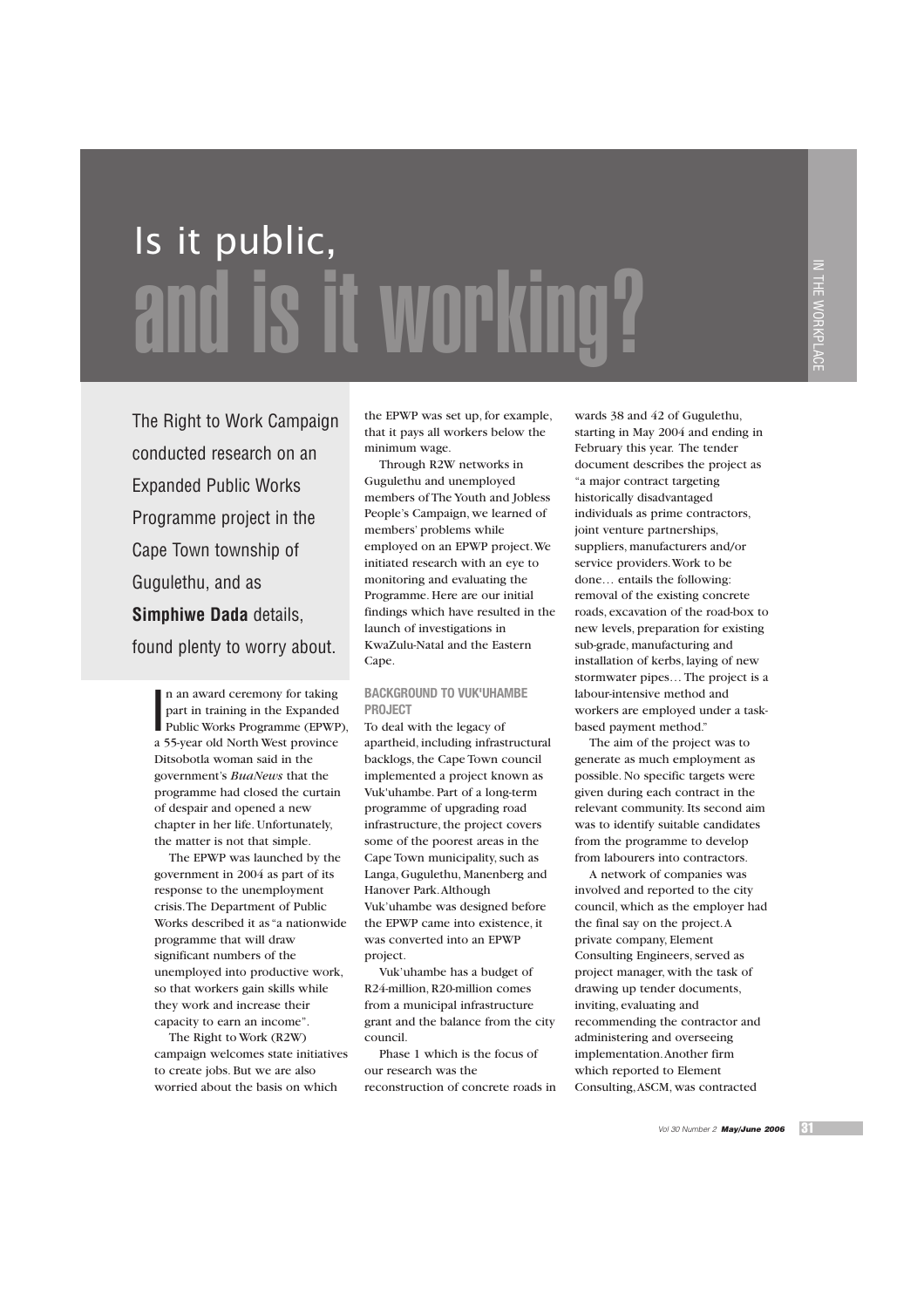



to provide a technical design of the project.A black economic empowerment concern, BTH, won the road construction tender, while T JEKA Development Solutions was appointed training consultant, with the task of training participants.

# **PROBLEMS AND LACK OF CLARITY**

According to people who worked on the project, it was introduced to the community through community representatives such as ward councilors and chairpersons of street committees. Residents were told that the contractor needed 240 workers, and that each ward should propose 120 candidates.

In designing criteria for selecting workers and ensuring the fair distribution of employment, the communities decided that each street should nominate one person to be employed.At community meetings, the position of  $commuity$  liaison officer  $(CLO)$ was also discussed. In a move to spread employment opportunities, residents of ward 38 felt that there should be two CLOs in their ward, with the R3 000 salary shared equally between them.

However, conflict erupted when residents accused the ANC ward councillor of undermining the community's views and decisions in selecting the CLO and workers for the project. Residents alleged that the councillor chose an ANC-linked person as LCO, who in turn gave jobs to friends.As a result, the project was halted for two weeks as other community members demanded jobs, and only resumed when local ANC leaders, through the party's provincial executive committee, instructed the councillor to heed the community. The upshot was that some non-ANC supporters were allocated jobs.

During community briefings and in training, workers were told they

would be employed as subcontractors. Documents obtained by the R2W from a council employee say "workers employed are divided into teams and operate as sub-contractors".Workers raised many complaints about this arrangement, alleging that they were not provided with tools and so were unable to meet their targets. Because they had to supply their own tools, their earnings were reduced.

The workers were not against being employed as sub-contractors, but the failure to supply them with tools and support systems suggests poor project design. People who come from economically depressed areas, which commercial banks consider a risk, should not be expected to raise capital by themselves.The consulting engineer who designed the project should have leased tools or referred workers to institutions such as the Umsobomvu Youth Fund to obtain credit for buying basic equipment.

Payment for the work was also a problem as the method was never clearly explained to the workers. For their first fortnight, they received R150 a person, but council officials, responding to their complaints, arrived at the site and paid them each an additional R300.

Payment problems continued, with some workers receiving as little as R12 per day after completing their tasks.Workers gave several reasons for this, including the fact that they were not properly trained to understand the task-based payment method and the hard soil, which made it difficult to reach targets.

They also complained about the company's alleged attempts to marginalise them when it came to their share of labour-intensive tasks. They claimed that the provision of machines was deliberately delayed,